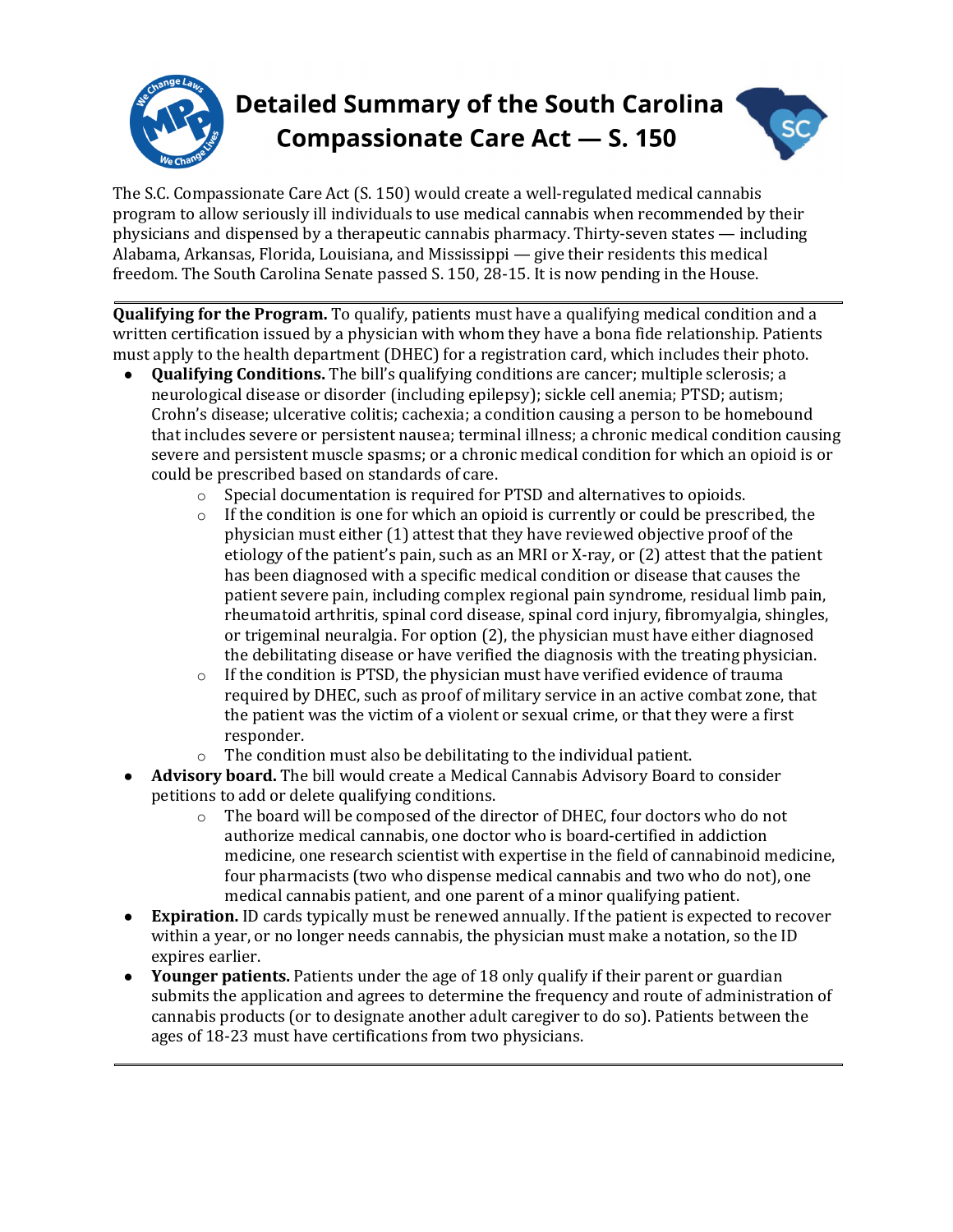## **Certifying Physicians**

- **Physician requirements.** Only South Carolina-licensed MDs and DOs who treat qualifying debilitating medical conditions could certify patients for the program. Prior to issuing any certifications, physicians must register with DHEC.
	- $\circ$  Certifying physicians must annually complete a three-hour, cannabis-specific continuing medical education course.
	- $\circ$  DHEC will create the written certification form, which physicians must complete for a patient to apply to use medical cannabis.
- **Thorough evaluation.** To certify a patient, physicians must conduct a thorough in-person evaluation, including a history of illness, social history, past medical history, alcohol and substance use history, family history with an emphasis on addiction, mental illness, and psychotic disorders, and documentation of therapies with inadequate response.
- **Treatment plan.** The physician must also attest they have developed a written treatment plan that includes a review of other measures attempted to ease the patient's suffering, advice about other treatment options, information about the potential risks of medical cannabis products (including the risk of cannabis use disorder), adverse events and other risks, including falls or fractures, risks of using cannabis products during pregnancy or breastfeeding, and the need to safeguard all cannabis products from children and pets or other domestic animals.
- **Follow-up.** Physicians must schedule a follow-up appointment within six months and at least annually thereafter.
- **No conflict of interest.** Certifying physicians may not receive or accept any remuneration from a therapeutic cannabis pharmacy. They also cannot examine patients at a therapeutic cannabis pharmacy, refer patients to one, or invest in a therapeutic cannabis pharmacy.

### **Limitations and Prohibitions**

- **No smoking.** Smoking cannabis would remain illegal, as would raw cannabis and paraphernalia used to smoke cannabis. The same criminal penalties would apply as apply to non-patients. Upon a second violation, a patient's ID card can be revoked or suspended.
- **No home growing.** Patients and caregivers would not be allowed to grow their own cannabis.
- **Purchase limits.** A physician may specify the amount of cannabis products their patient could obtain in each 14-day period. Or the physician could choose to have a default limit of 1,600 milligrams of THC in ingested products (such as edibles),  $8,200$  milligrams in oils for vaporization, and 4,000 milligrams in topicals, such as lotions.
- **Diversion.** Diversion of cannabis products is a felony carrying up to five years and/or a fine of up to \$5,000.
- Open container. Cannabis products must be stored in a trunk, glove compartment, closed console, or luggage compartment. A violation carries up to 30 days in jail and/or a fine of up to \$100, and the suspension of the patient's registry ID card.
- **Vaping and driving.** The bill creates a new misdemeanor for vaporizing cannabis while driving.
- **DUI.** Patients may not drive, operate a boat, train, or aircraft, or undertake any task that would be negligent or entail professional malpractice, while impaired by cannabis.
	- $\circ$  If there is probable cause to believe a patient is driving while impaired, and they refuse to submit to a blood test, the patient's license and registry ID card will be suspended for at least six months.
- **Restricted professions.** Patients cannot use medical cannabis or receive an ID card to do  $so$  — if they hold a public safety, commercial transportation, or commercial machinery job,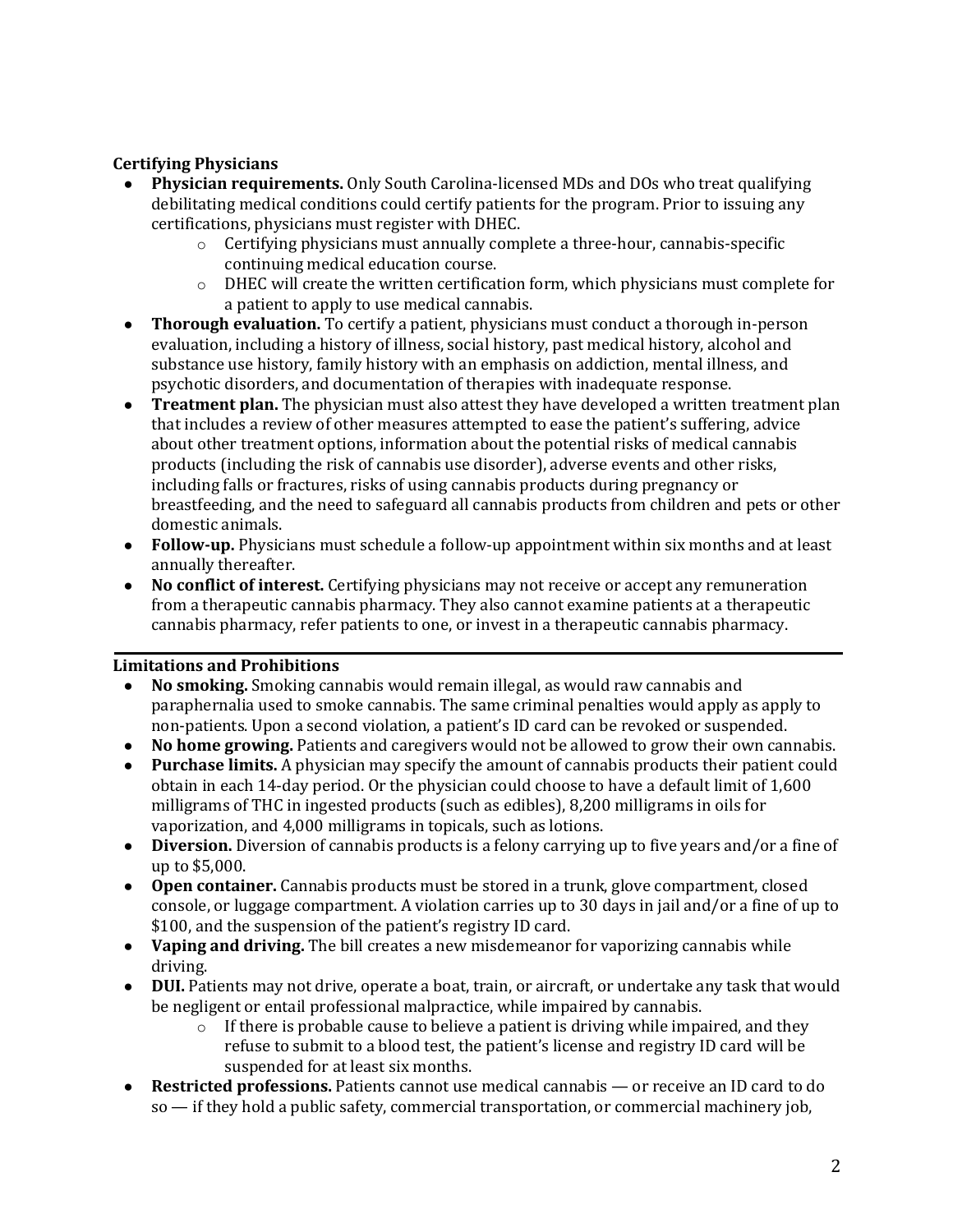including a job where they: 1) carry a weapon, including a firearm; 2) must have a law enforcement credential, commercial driver's license, charter boat license, or pilot's license; 3) are involved in the operation of trains, buses, or any form of public transportation; or 4) operate heavy machinery.

• **Penalties.** Cardholders and medical cannabis establishment staffers who break the law can have their ID cards revoked and, where applicable, face civil and/or criminal penalties.

### **Therapeutic Cannabis Pharmacies**

- **Pharmacist-in-charge.** Medical cannabis products would be dispensed by therapeutic cannabis pharmacies, overseen by a pharmacist-in-charge and licensed by both the Board of Pharmacy and DHEC. A pharmacist must be physically on premises during dispensing hours.
- Board of Pharmacy. The S.C. Board of Pharmacy will promulgate regulations relating to the dispensing of cannabis, including for health, safety, and security; requirements for the pharmacist-in-charge; and requirements for consultations between a pharmacist and a patient, including when a medical cannabis product has not previously been dispensed to a patient.
	- $\circ$  All cannabis products must be obtained from within South Carolina.
	- $\circ$  A pharmacist who operates a non-therapeutic cannabis pharmacy must not be prohibited from obtaining a permit for a therapeutic cannabis pharmacy, provided they are in independent structures and are at least one quarter mile apart.
	- $\circ$  Therapeutic cannabis pharmacies may not distribute other controlled substances.
- **Cannabis education.** Pharmacists and all pharmacy employees who assist the pharmacist or interact with patients — must complete continuing education on medical cannabis each year, including related to dosing and cannabinoid profiles.
- **Monitoring.** DHEC's Bureau of Drug Control will establish a secure, web-based monitoring program like the prescription drug monitoring program, which can be used to verify patient ID cards 24 hours a day and to ensure patients do not exceed their 14-day limit.

# **Medical Cannabis Business Licensing and Regulation**

- **Commission.** DHEC will create a commission to assist in promulgating regulations. It will include the directors of DHEC, LLR, SLED, the Department of Agriculture, and the Board of Medical Examiners (or their designee), along with a patient representative, an industry representative, a CPA, someone chosen by SC Advocates for Epilepsy, a representative of the African American community, and representatives of MUSC and USC School of Medicine.
- Licensed businesses. After a merit-based, scored application process, DHEC will license 15 cultivation centers, 30 processing facilities, five testing laboratories, four transporters, and one therapeutic cannabis pharmacy for every 20 pharmacies in the state (about 65, which must also be licensed by the Board of Pharmacy). The application review process will consider the suitability of the location (for pharmacies), background and qualifications, business plans and security plans.
	- $\circ$  Additional points will be issued to those who have operated the following business types in South Carolina for at least two years: an agricultural business, a production or manufacturing business, or a business applicant with 50% of principals who are residents of South Carolina.
	- $\circ$  Cultivation centers could not exceed two acres and could not be multi-level.
	- o Processing facilities will make products such as oils, consumable medicines, and salves.
	- $\circ$  Independent testing laboratories will identify the amount of cannabinoids in cannabis products and test for pesticides, bacteria, and other contaminants.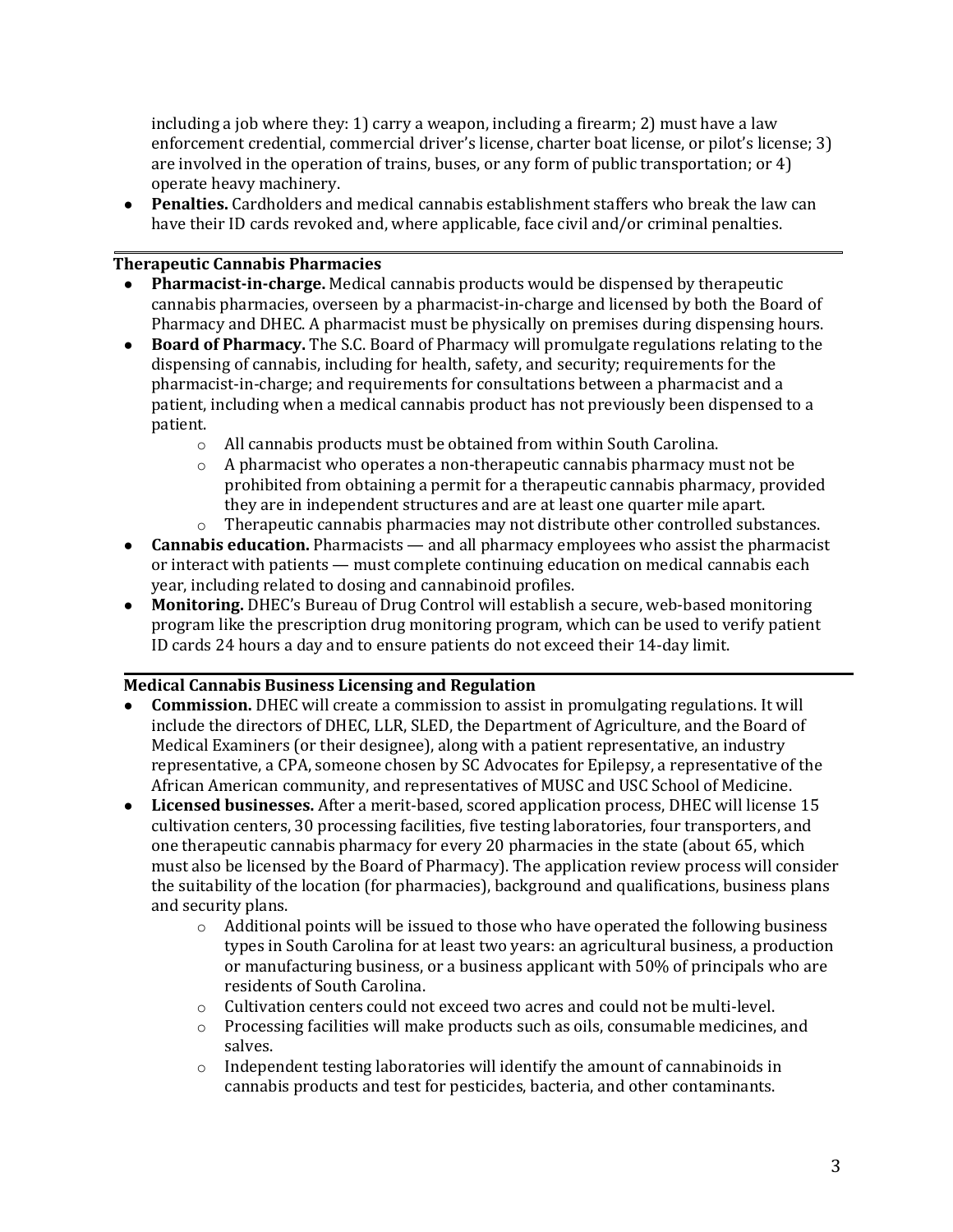- Ethics. Legislators and their families may not own, operate, work for, or receive payments from a medical cannabis business before July 2028, unless they recused themselves from voting on S. 150.
- **Staff.** Medical cannabis business must perform background checks before hiring staff and must issue them each an ID card. All staff must be at least 21 and may not have a drug-related felony, unless the entire sentence, including probation, was served at least 10 years prior.
- **Regulations.** DHEC will create regulations, including for seed-to-sale tracking, odor mitigation, recordkeeping, oversight, security, health and safety, transportation, employee training, capital requirements, and packaging and labeling. Cultivation centers' security must include perimeter intrusion detection systems and a 24-hour surveillance system accessible to law enforcement and DHEC.
	- $\circ$  Edible cannabis preparations would be limited to 10 mg of THC per serving.
	- $\circ$  Cannabis could only be grown and processed by licensees in a secure, enclosed facilities, using a seed-to sale tracking system with approved security plans.
	- $\circ$  Cannabis businesses must be maintained in a manner to prevent blight, deterioration, diminishment, or impairment of property values within the vicinity.
- Security. Medical cannabis businesses must employ a former or retired law enforcement officer in good standing, former or retired military personnel, or a security service agency with the ability to provide security.
- Insurance. Medical cannabis businesses must have at least \$1 million in liability insurance.
- **Warnings.** Cannabis will be dispensed with a safety information flyer, including advice about possible risks, the need to safeguard cannabis from children, and noting federal law.
	- $\circ$  Edibles must include labels indicating how long they take to take effect, ingredients and allergens, and a standard symbol to signify the package contains cannabis.
- Vaporizers. DHEC will consult with experts and promulgate regulations to foster the health and safety of patients using medical cannabis vaporization products, including by mandating stress tests, issuing standards for heavy metals, developing warning labels, and banning harmful additives. Cannabis vaporization cartridges cannot be capable of use with nicotine vaporization devices.
- **Inspections.** DHEC and law enforcement may inspect anywhere marijuana is grown, packaged, or processed.
- **Transfers.** Licenses may not be transferred until 36 months after licensing and 24 months after operations began.
- Local control. Localities may ban dispensaries or regulate the location, hours, and number of medical cannabis businesses.
	- o DHEC must prevent an overconcentration.

# **Protecting Children from Exposure**

- **No appealing to minors.** Cannabis products would have to be sold in child-resistant packaging, which could not be designed or likely to appeal to minors.
	- $\circ$  Labels and packaging cannot include cartoons, toys, animals, children, or any other likeness to images, characters, or phrases that are popularly used to advertise to children. They cannot include imitation of candy packaging or labeling.
	- $\circ$  Edible preparations may not be baked goods and could not resemble commercially sold candies or foods that are marketed to children. They cannot be shaped like cartoons, toys, animals, or people. DHEC must further regulate flavor, forms, and appearance to reduce the appeal to minors.
- Buffer. Medical cannabis businesses could not be located within 1,000 feet of a school, unless DHEC creates an exception because it is necessary to provide adequate access for patients.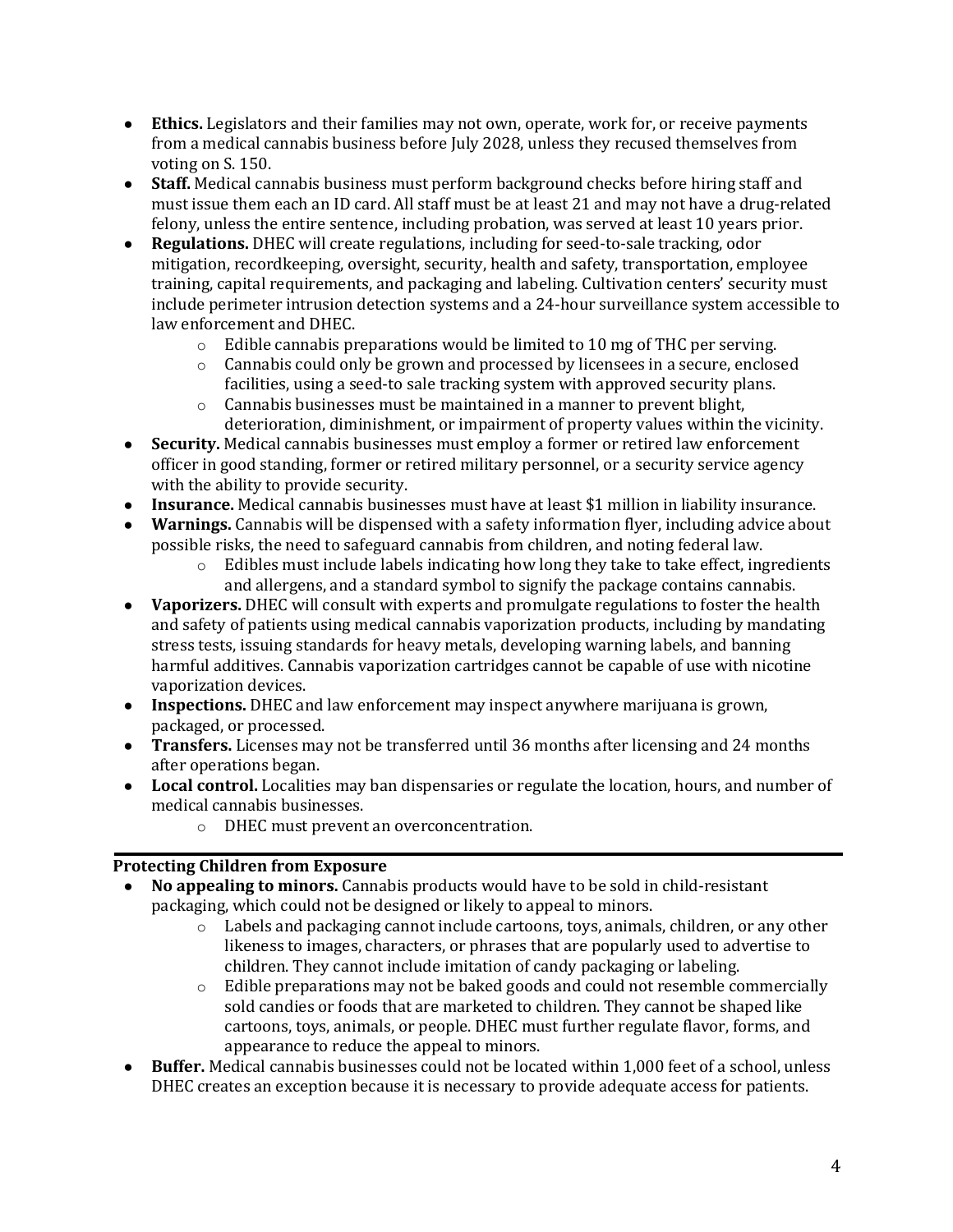• **Medical appearance.** DHEC will restrict advertising, logos, and signage and ensure businesses have discreet, medical appearances. Images of cannabis leaves and slang for cannabis are prohibited. Logos and signs must be submitted to DHEC for prior review.

## **Legal Protections**

- **Caregivers.** Patients could apply to DHEC to designate a caregiver to assist them with the medical use of cannabis, such as by picking up their cannabis from a dispensary.
	- $\circ$  Caregivers must be at least 21 unless they are the parent of a minor patient.
	- $\circ$  Caregivers must pay for a criminal records background checks and cannot qualify if they were convicted of a felony drug-related offense unless the entire sentence  $$ including any probation  $-$  was completed at least 15 years prior.
	- $\circ$  The caregiver can be a facility, such as a nursing home, in which case additional requirements apply, and the facility must ensure proper handling and storage.
	- $\circ$  Except in the case of healthcare facilities, caregivers can only serve a single patient  $or$  — if they are a close relative — two patients.
- Legal conduct. The bill protects registered patients and caregivers, medical cannabis establishment staff, state-chartered banks, attorneys, accountants, pharmacists, and doctors from arrest, prosecution, or penalties for actions allowed by the bill.
- Limited discrimination protections. Registered patients are generally protected from discrimination in child custody disputes, eligibility for organ transplants and medical care, enrollment in school, and housing.
- **Employers.** Private employers may continue to prohibit employees from working under the influence or using cannabis at or during work, along with enforcing a drug-free workplace policy.
	- $\circ$  A state or local agency or employer generally could not terminate a registered patient for off-hours medical cannabis use if they would not be able to do so for prescription medications under the state disability law. This would not apply if a federal law, contract, or regulation would require otherwise.

### **Taxation, Fees, and Revenue Distribution**

- **Licensing fees.** DHEC will determine application and registration fees for cardholders and medical cannabis businesses. The fees must be enough to cover regulatory costs. They can be adjusted annually.
- **Six percent tax + local option.** Cannabis will be taxed at the same rate as non-prescription medications,  $6\%$ . Local option taxes can also apply to medical cannabis.
- **Revenue distribution.** After covering regulatory costs, revenue will be distributed as follows: 3% for research and training to improve detection of impaired driving; 10% to local providers for alcohol and drug abuse prevention, education, early intervention, and treatment; 5% to SLED; 5% to medical cannabis research by the USC College of Pharmacy and School of Medicine, MUSC, or an established pharmaceutical company in South Carolina; 2% for drug safety education; and 75% to the General Fund.

### **Research and Reporting**

- **Medical research.** A portion of the revenue (5% after regulatory costs) will be allocated to the USC College of Pharmacy and School of Medicine, MUSC, or an established pharmaceutical company in South Carolina for the following types of research:
	- $\circ$  clinical trials regarding the effectiveness of cannabis products at treating symptoms and conditions that are not already listed as qualifying conditions in the law;
	- $\circ$  data collection from qualifying patients who voluntarily provide information related to dosage, efficacy, and side effects;